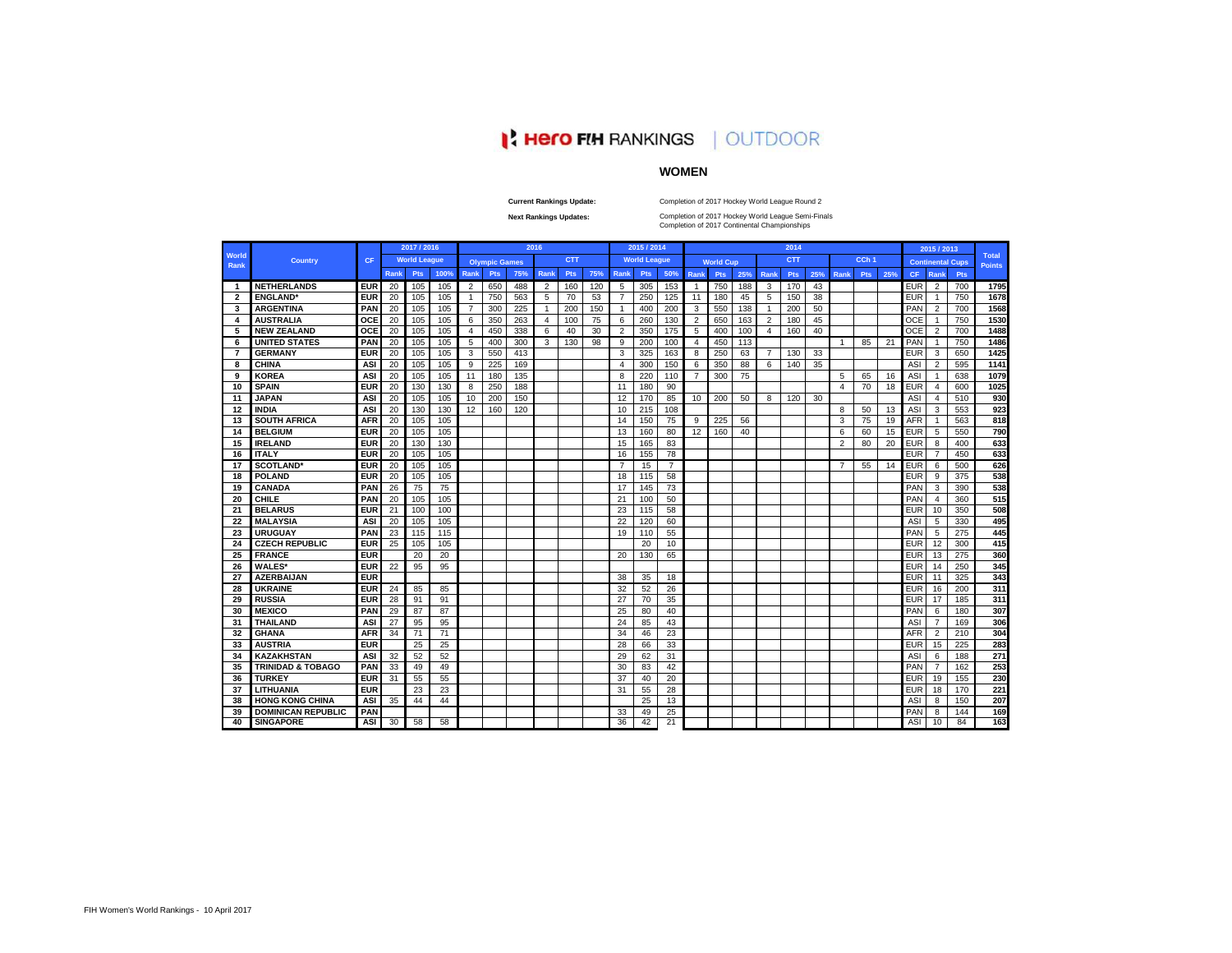| 41  | <b>BRAZIL</b>           | PAN        | 28 | 28 |  |  |  |    |    |    |  |  |  |  | PAN        | 9              | 135 | 163             |
|-----|-------------------------|------------|----|----|--|--|--|----|----|----|--|--|--|--|------------|----------------|-----|-----------------|
| 42  | <b>KENYA</b>            | <b>AFR</b> | 25 | 25 |  |  |  | 35 | 53 | 27 |  |  |  |  | <b>AFR</b> | 3              | 117 | 161             |
| 43  | <b>SWITZERLAND</b>      | <b>EUR</b> | 20 | 20 |  |  |  |    |    |    |  |  |  |  | <b>EUR</b> | 20             | 140 | 160             |
| 44  | <b>CROATIA</b>          | <b>EUR</b> |    |    |  |  |  |    |    |    |  |  |  |  | <b>EUR</b> | 21             | 125 | 125             |
| 45  | <b>SRI LANKA</b>        | ASI        | 30 | 30 |  |  |  |    | 30 | 15 |  |  |  |  | ASI        | 11             | 78  | 123             |
| 46  | <b>FIJI</b>             | OCE        | 20 | 20 |  |  |  |    | 20 | 10 |  |  |  |  | OCF        | 3              | 81  | 111             |
| 47  | <b>SLOVAKIA</b>         | <b>EUR</b> |    |    |  |  |  |    |    |    |  |  |  |  | <b>EUR</b> | 22             | 110 | 110             |
| 48  | <b>NAMIBIA</b>          | <b>AFR</b> |    |    |  |  |  |    |    |    |  |  |  |  | <b>AFR</b> | $\overline{4}$ | 108 | 108             |
| 49  | <b>PARAGUAY</b>         | PAN        | 27 | 27 |  |  |  |    |    |    |  |  |  |  | PAN        | 12             | 75  | 102             |
| 50  | <b>PAPUA NEW GUINEA</b> | <b>OCE</b> | 30 | 30 |  |  |  |    | 30 | 15 |  |  |  |  | OCE        | $\overline{4}$ | 54  | 99              |
| 51  | <b>GREECE</b>           | <b>EUR</b> |    |    |  |  |  |    |    |    |  |  |  |  | <b>EUR</b> | 23             | 95  | 95              |
| 52  | <b>SAMOA</b>            | <b>OCE</b> |    |    |  |  |  |    | 20 | 10 |  |  |  |  | OCE        | 3              | 81  | 91              |
| 53  | <b>CHINESE TAIPEI</b>   | ASI        |    |    |  |  |  |    |    |    |  |  |  |  | ASI        | 9              | 90  | 90              |
| 54  | <b>CUBA</b>             | PAN        |    |    |  |  |  |    |    |    |  |  |  |  | PAN        | 10             | 88  | 88              |
| 55  | <b>TANZANIA</b>         | <b>AFR</b> |    |    |  |  |  |    | 20 | 10 |  |  |  |  | <b>AFR</b> | 5              | 77  | 87              |
| 56  | <b>GUYANA</b>           | PAN        |    |    |  |  |  |    |    |    |  |  |  |  | PAN        | 11             | 81  | 81              |
| 57  | <b>BARBADOS</b>         | PAN        |    |    |  |  |  |    | 30 | 15 |  |  |  |  | PAN        | -14            | 63  | 78              |
| 58  | <b>PAKISTAN</b>         | ASI        |    |    |  |  |  |    |    |    |  |  |  |  | ASI        | 12             | 72  | $\overline{72}$ |
| 59  | <b>ZIMBABWE</b>         | <b>AFR</b> |    |    |  |  |  |    |    |    |  |  |  |  | <b>AFR</b> | 6              | 70  | 70              |
| 60  | <b>BERMUDA</b>          | PAN        |    |    |  |  |  |    |    |    |  |  |  |  | PAN        | 13             | 69  | 69              |
| 61  | <b>JAMAICA</b>          | PAN        |    |    |  |  |  |    | 22 | 11 |  |  |  |  | PAN        | 15             | 56  | 67              |
| 62  | <b>NIGERIA</b>          | <b>AFR</b> | 20 | 20 |  |  |  |    |    |    |  |  |  |  | <b>AFR</b> | 7              | 32  | 52              |
| 63  | PERU                    | PAN        | 20 | 20 |  |  |  |    | 25 | 13 |  |  |  |  | PAN        |                |     | 33              |
| 64  | <b>GUATEMALA</b>        | PAN        | 20 | 20 |  |  |  |    | 20 | 10 |  |  |  |  | PAN        |                |     | 30              |
| 65  | VENEZUELA               | PAN        |    |    |  |  |  |    |    |    |  |  |  |  | PAN        | 16             | 29  | 29              |
| 66  | <b>SOLOMON ISLANDS</b>  | OCE        | 25 | 25 |  |  |  |    |    |    |  |  |  |  | OCE        |                |     | 25              |
| 67  | <b>BRUNEI</b>           | ASI        | 23 | 23 |  |  |  |    |    |    |  |  |  |  | ASI        |                |     | 23              |
| 68  | <b>CAMBODIA</b>         | ASI        | 22 | 22 |  |  |  |    |    |    |  |  |  |  | ASI        |                |     | 22              |
| 69  | <b>TONGA</b>            | OCE        | 20 | 20 |  |  |  |    |    |    |  |  |  |  | OCE        |                |     | 20              |
| 70  | <b>VANUATU</b>          | OCE        |    |    |  |  |  |    | 25 | 13 |  |  |  |  | <b>OCE</b> |                |     | 13              |
| -71 | <b>PUERTO RICO</b>      | PAN        |    |    |  |  |  |    | 23 | 12 |  |  |  |  | PAN        |                |     | 12              |
| 72  | <b>MYANMAR</b>          | <b>ASI</b> |    |    |  |  |  |    | 20 | 10 |  |  |  |  | <b>ASI</b> |                |     | $\overline{10}$ |

Notes

\*

Where teams have the same total of WR points, ranking is determined by the highest placement at the most recent FIH or continental event

Points for Great Britain shared by England, Scotland, Wales proportionally based upon the number of matches played by players from each nation in Great Britain team.

From 2014 teams which win a Qualifying World League Tournament receive a bonus of 25 points

Kenya deducted 16 points for their late arrival at World League Round 2, February 2015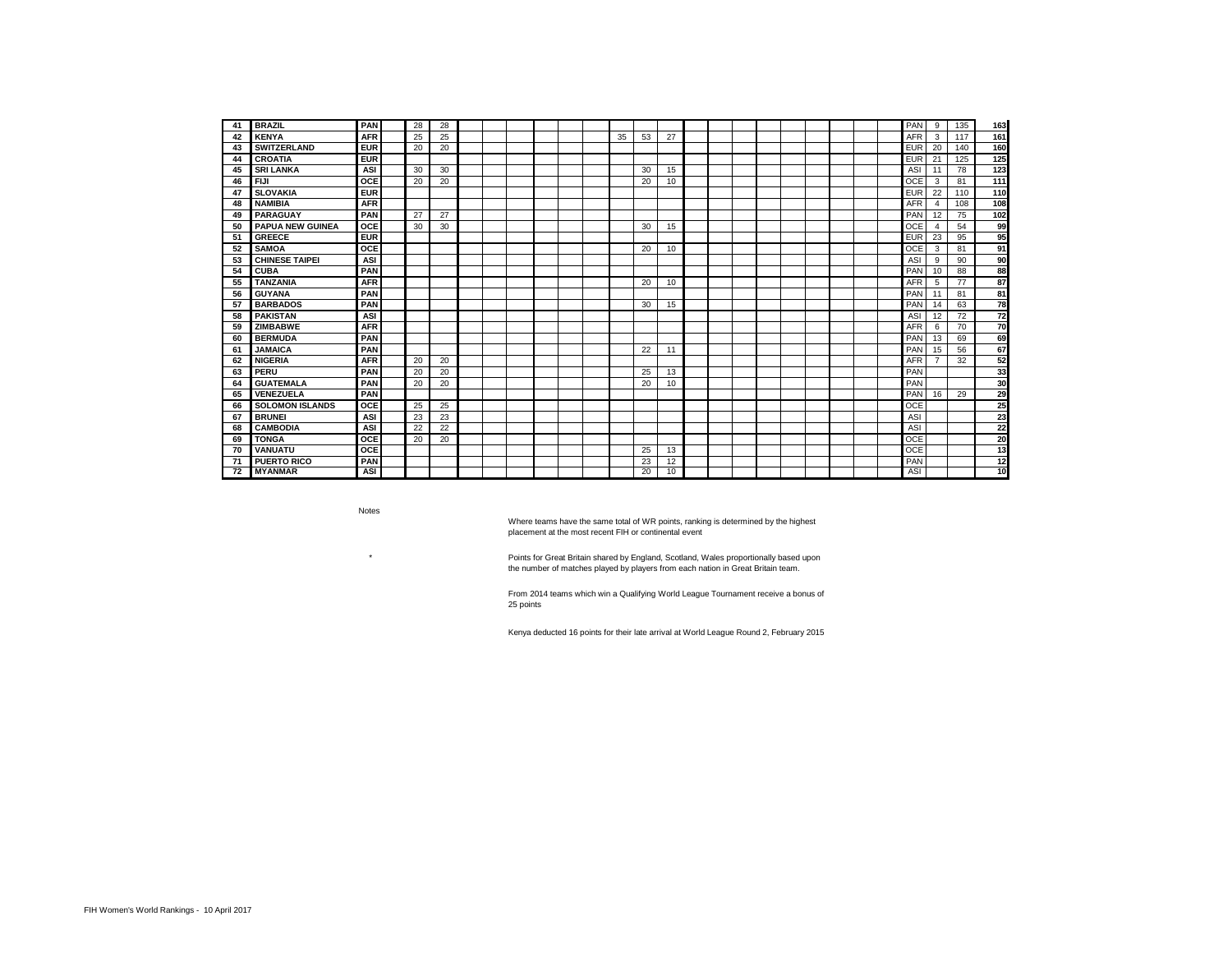

#### **CONTINENTAL RANKINGS -- WOMEN** *DECEMBER 2015*

#### *IMPORTANT NOTE*

#### *NOTE: The ranking points allocated to each country are to establish Continental Ranking ONLY. Separate points are then allocated to each country based upon the weightings fixed for each CF*

## **AFRICAN HOCKEY FEDERATION (WOMEN)**

|            |            |      |                              |      |            | 2013                         |     |                  |
|------------|------------|------|------------------------------|------|------------|------------------------------|-----|------------------|
| CF Ranking | Country    |      | <b>Africa Cup of Nations</b> |      |            | <b>Africa Cup of Nations</b> |     | <b>Total Pts</b> |
|            |            | Rank | <b>Pts</b>                   | 100% | Rank       | <b>Pts</b>                   | 50% |                  |
|            | <b>RSA</b> |      | 563                          | 563  |            | 563                          | 281 | 844              |
|            | <b>GHA</b> |      | 210                          | 210  |            | 210                          | 105 | 315              |
|            | <b>KEN</b> |      | 117                          | 117  |            | 117                          | ວອ  | 176              |
|            | <b>NAM</b> |      | 108                          | 108  | <b>DNP</b> |                              |     | 108              |
|            | TAN        |      | 32<br>ےت                     | 32   |            | 108                          |     |                  |
|            | ZIM        |      | $\rightarrow$                | --   | <b>DNP</b> |                              |     |                  |
|            | <b>NGR</b> |      | 70                           |      | <b>DNP</b> |                              |     | $\sim$<br>70     |

## **ASIAN HOCKEY FEDERATION (WOMEN)**

| 2015                         |      |            | 2013                         |     |                  |                   |                |            | 2014               |      |          | 2013             |     |                  |
|------------------------------|------|------------|------------------------------|-----|------------------|-------------------|----------------|------------|--------------------|------|----------|------------------|-----|------------------|
| <b>Africa Cup of Nations</b> |      |            | <b>Africa Cup of Nations</b> |     | <b>Total Pts</b> | <b>CF Ranking</b> | <b>Country</b> |            | <b>Asian Games</b> |      |          | <b>Asian Cup</b> |     | <b>Total Pts</b> |
| <b>Pts</b>                   | 100% | Rank       | Pts                          | 50% |                  |                   |                | Rank       | <b>Pts</b>         | 100% | Rank     | <b>Pts</b>       | 50% |                  |
| 563<br>563                   |      |            | 563                          | 281 | 844              |                   | <b>KOR</b>     |            | 638                | 638  |          | 595              | 298 | 935              |
| 210                          | 210  |            | 210                          | 105 | 315              |                   | <b>CHN</b>     | $\sim$     | 595                | 595  |          | 510              | 255 | 850              |
| 117                          | 117  | -5         | 117                          | 59  | 176              | 3                 | IND*           | -5         | 553                | 553  | 3        | 553              | 276 | 829              |
| 108                          | 108  | <b>DNP</b> |                              |     | 108              | 4                 | JPN*           |            | 510                | 510  |          | 638              | 319 | 829              |
| 32                           | 32   |            | 108                          | 54  | 86               |                   | <b>MAS</b>     |            | 330                | 330  |          | 330              | 165 | 495              |
| 77                           | 77   | <b>DNP</b> |                              |     | 77               | 6                 | KAZ            | 6          | 188                | 188  | h        | 188              | 94  | 281              |
| 70<br>70                     |      | <b>DNP</b> |                              |     | 70               |                   | HKG            | 8          | 150                | 150  | $\Omega$ | 150              | 75  | 225              |
|                              |      |            |                              |     |                  | $\Omega$<br>ŏ     | <b>THA</b>     |            | 169                | 169  |          | 90               | 45  | 214              |
|                              |      |            |                              |     |                  | 9                 | TPE            | o          | 90                 | 90   |          | 169              | 84  | 174              |
|                              |      |            |                              |     |                  | 10                | SRI            | <b>DNP</b> |                    |      | 10       | 84               | 42  | 42               |
|                              |      |            |                              |     |                  |                   | SIN            | <b>DNP</b> |                    |      |          | 78               | 39  | 39               |
|                              |      |            |                              |     |                  | 12                | <b>PAK</b>     | <b>DNP</b> |                    |      | 12       | 72               | 36  | 36               |

## **OCEANIA HOCKEY FEDERATION (WOMEN)**

|            |            |                                      |            |      |                                      |     |                  |                   |                                         |            |                                  |      |      | 2013 |            |                  |
|------------|------------|--------------------------------------|------------|------|--------------------------------------|-----|------------------|-------------------|-----------------------------------------|------------|----------------------------------|------|------|------|------------|------------------|
| Country    |            | <b>European Nations Championship</b> |            |      | <b>European Nations Championship</b> |     | <b>Total Pts</b> | <b>CF Ranking</b> | <b><i><u>Countries</u></i></b><br>Count |            |                                  |      |      |      |            | <b>Total Pts</b> |
|            | <b>Ran</b> |                                      | <u>UU%</u> | Rank | <u>ະເຈ</u>                           |     |                  |                   |                                         | kank       |                                  | 100% | Rank |      | 50%        |                  |
| <b>ENG</b> |            | 750                                  | 750        |      | $\overline{\phantom{a}}$<br>vv       | 350 | 1100             |                   | AUS                                     |            | 750<br>7 JU                      | 750  |      | 750  | 375        |                  |
| NED*       |            | $\sim$ 0.0<br>∘ ∪∪                   | 700        |      | 650                                  | 325 | 1025             |                   | <b>NZL</b>                              |            | $\overline{\phantom{a}}$<br>1 UU | 700  |      | 700  | 250<br>ບບບ |                  |
| GER*       |            | 650                                  | 650        |      | 750                                  | 375 | 1025             |                   | SAM                                     |            |                                  | 61   |      |      |            |                  |
| ESP        |            | 60C                                  | 600        |      | 550                                  | 275 | $-875$           |                   | <b>PNG</b>                              | <b>DNP</b> |                                  |      |      |      |            |                  |

## **PAN AMERICAN HOCKEY FEDERATION (WOMEN)**

|                 | POL        |            | 400 | 400 | 10         | 350                                                                                                                                 | 175 | 575 |                   |            |               | 2015                      |      |            | 2013                    |     |                  |
|-----------------|------------|------------|-----|-----|------------|-------------------------------------------------------------------------------------------------------------------------------------|-----|-----|-------------------|------------|---------------|---------------------------|------|------------|-------------------------|-----|------------------|
| 10              | <b>BLR</b> | 11         | 325 | 325 | 8          | 400                                                                                                                                 | 200 | 525 | <b>CF Ranking</b> | Country    |               | <b>Pan American Games</b> |      |            | <b>Pan American Cup</b> |     | <b>Total Pts</b> |
| 11              | AZE        | 12         | 300 | 300 | 11         | 325                                                                                                                                 | 163 | 463 |                   |            | Rank          | <b>Pts</b>                | 100% | Rank       | <b>Pts</b>              | 50% |                  |
| 12 <sup>°</sup> | CZE        | 10         | 350 | 350 | 18         | 170                                                                                                                                 | 85  | 435 |                   | <b>USA</b> |               | 750                       | 750  |            | 700                     | 350 | 1100             |
| 13              | <b>FRA</b> | 14         | 250 | 250 | 12         | 300                                                                                                                                 | 150 | 400 |                   | ARG        | $\mathcal{D}$ | 700                       | 700  |            | 750                     | 375 | 1075             |
| 14              | WAL        | 13         | 275 | 275 | 17         | 185                                                                                                                                 | 93  | 368 |                   | CAN        |               | 390                       | 390  | 3          | 390                     | 195 | 585              |
| 15              | AUT        | 15         | 225 | 225 | 13         | 275                                                                                                                                 | 138 | 363 |                   | CHI        |               | 360                       | 360  |            | 360                     | 180 | 540              |
| 16              | <b>UKR</b> | 16         | 200 | 200 | 14         | 250                                                                                                                                 | 125 | 325 |                   | <b>URU</b> |               | 275                       | 275  | 6          | 180                     | 90  | 365              |
| 17              | <b>RUS</b> | 17         | 185 | 185 | 15         | 225                                                                                                                                 | 113 | 298 |                   | <b>MEX</b> |               | 180                       | 180  |            | 275                     | 138 | 318              |
| 18              | LTU        | 18         | 170 | 170 | 16         | 200                                                                                                                                 | 100 | 270 |                   | <b>TTO</b> |               | 135                       | 135  |            | 162                     | 81  | 216              |
| 19              | <b>TUR</b> | 19         | 155 | 155 | 20         | 140                                                                                                                                 | 70  | 225 |                   | <b>DOM</b> |               | 162                       | 162  | <b>DNP</b> |                         |     | 162              |
| 20              | SUI        | 21         | 110 | 110 | 19         | 155                                                                                                                                 | 78  | 188 |                   | <b>BRA</b> | 10            | 88                        | 88   | 9          | 135                     | 68  | 155              |
| 21              | CRO        | 20         | 125 | 125 | <b>DNP</b> |                                                                                                                                     |     | 125 | 10                | <b>CUB</b> |               | 144                       | 144  | <b>DNP</b> |                         |     | 144              |
| 22              | <b>SVK</b> | <b>DNP</b> |     |     | 21         | 125                                                                                                                                 | 63  | 63  | 11                | <b>GUY</b> | 13            | 69                        | 69   | 8          | 144                     | 72  | 141              |
| 23              | GRE        | <b>DNP</b> |     |     | 22         | 110                                                                                                                                 | 55  | 55  | 12                | <b>PAR</b> | 12            | 63                        | 63   | 10         | 88                      | 44  | 106              |
|                 |            |            |     |     |            |                                                                                                                                     |     |     | 13                | <b>BER</b> | 15            | 56                        | 56   | 11         | 81                      | 41  | 97               |
|                 |            |            |     |     |            |                                                                                                                                     |     |     | 14                | <b>BAR</b> | 11            | 81                        | 81   | <b>DNP</b> |                         |     | 81               |
|                 |            |            |     |     |            |                                                                                                                                     |     |     | 15                | <b>JAM</b> | 14            | 63                        | 63   | <b>DNP</b> |                         |     | 63               |
|                 |            |            |     |     |            | here points are equal for 4-year cycle, team with most recent best result at CF Championships or FIH Global Event is ranked higher. |     |     | 16                | <b>VEN</b> | 16            | 29                        | 29   | <b>DNP</b> |                         |     | 29               |

## **EUROPEAN HOCKEY FEDERATION (WOMEN)**

|                   |                   |                                                                                                                                                                                                                                                                                                                                                           | 2015                                 |     |                          | 2013                                 |      |                  |                   |            |                | 2015                      |      |                                               | 2013             |     |
|-------------------|-------------------|-----------------------------------------------------------------------------------------------------------------------------------------------------------------------------------------------------------------------------------------------------------------------------------------------------------------------------------------------------------|--------------------------------------|-----|--------------------------|--------------------------------------|------|------------------|-------------------|------------|----------------|---------------------------|------|-----------------------------------------------|------------------|-----|
| <b>CF Ranking</b> | Country           |                                                                                                                                                                                                                                                                                                                                                           | <b>European Nations Championship</b> |     |                          | <b>European Nations Championship</b> |      | <b>Total Pts</b> | <b>CF Ranking</b> | Country    |                | Oceania Cup               |      |                                               | Oceania Cup      |     |
|                   |                   | Rank<br>Rank<br>Pts<br>100%<br><b>Pts</b><br>50%<br>750<br>1100<br>750<br>350<br>700<br>2<br>1025<br>325<br>700<br>700<br>650<br>$\overline{2}$<br>3<br>650<br>750<br>1025<br>650<br>375<br>3<br>875<br>600<br>550<br>275<br>600<br>4<br>5<br>850<br>550<br>550<br>300<br>600<br>5<br>$\boldsymbol{\Lambda}$<br>750<br>500<br>500<br>500<br>250<br>6<br>6 |                                      |     |                          |                                      | Rank | <b>Pts</b>       | 100%              | Rank       | <b>Pts</b>     | 50%                       |      |                                               |                  |     |
|                   | <b>ENG</b>        |                                                                                                                                                                                                                                                                                                                                                           |                                      |     |                          |                                      |      |                  |                   | AUS        |                | 750                       | 750  |                                               | 750              | 375 |
| $\overline{2}$    | NED*              |                                                                                                                                                                                                                                                                                                                                                           |                                      |     |                          |                                      |      |                  | $\overline{2}$    | NZL        | 2              | 700                       | 700  | $\overline{2}$                                | 700              | 350 |
| 3                 | GER*              |                                                                                                                                                                                                                                                                                                                                                           |                                      |     |                          |                                      |      |                  | $\sim$            | SAM        | 3              | 81                        | 81   | 3                                             | 81               | 41  |
|                   | ESP               |                                                                                                                                                                                                                                                                                                                                                           |                                      |     |                          |                                      |      |                  |                   | <b>PNG</b> | <b>DNP</b>     |                           |      |                                               | 54               | 27  |
| 5                 | <b>BEL</b>        |                                                                                                                                                                                                                                                                                                                                                           |                                      |     |                          |                                      |      |                  |                   |            |                |                           |      |                                               |                  |     |
|                   | SCO               |                                                                                                                                                                                                                                                                                                                                                           |                                      |     |                          |                                      |      |                  |                   |            |                |                           |      |                                               |                  |     |
|                   | <b>ITA</b>        | $\overline{ }$                                                                                                                                                                                                                                                                                                                                            | 450                                  | 450 | 9                        | 375                                  | 188  | 638              |                   |            |                |                           |      | <b>PAN AMERICAN HOCKEY FEDERATION (WOMEN)</b> |                  |     |
| <sub>8</sub>      | <b>IRL</b>        | 9                                                                                                                                                                                                                                                                                                                                                         | 375                                  | 375 | $\overline{\phantom{a}}$ | 450                                  | 225  | 600              |                   |            |                |                           |      |                                               |                  |     |
| $\mathbf{q}$      | POL               | $\mathsf{R}$                                                                                                                                                                                                                                                                                                                                              | 400                                  | 400 | 10 <sup>1</sup>          | 350                                  | 175  | 575              |                   |            |                | 2015                      |      |                                               | 2013             |     |
| 10                | <b>BLR</b>        | 11                                                                                                                                                                                                                                                                                                                                                        | 325                                  | 325 | 8                        | 400                                  | 200  | 525              | <b>CF Ranking</b> | Country    |                | <b>Pan American Games</b> |      |                                               | Pan American Cup |     |
| 11                | AZE               | 12                                                                                                                                                                                                                                                                                                                                                        | 300                                  | 300 | 11                       | 325                                  | 163  | 463              |                   |            | Rank           | <b>Pts</b>                | 100% | Rank                                          | <b>Pts</b>       |     |
| 12 <sup>2</sup>   | <b>CZE</b>        | 10                                                                                                                                                                                                                                                                                                                                                        | 350                                  | 350 | 18                       | 170                                  | 85   | 435              |                   | <b>USA</b> |                | 750                       | 750  | $\overline{2}$                                | 700              |     |
| 13                | <b>FRA</b>        | 14                                                                                                                                                                                                                                                                                                                                                        | 250                                  | 250 | 12                       | 300                                  | 150  | 400              | $\sim$            | ARG        | $\overline{2}$ | 700                       | 700  |                                               | 750              |     |
| 14                | WAL               | 13                                                                                                                                                                                                                                                                                                                                                        | 275                                  | 275 | 17                       | 185                                  | 93   | 368              | 3                 | CAN        | 3              | 390                       | 390  | $\mathcal{R}$                                 | 390              |     |
| 15                | AUT               | 15                                                                                                                                                                                                                                                                                                                                                        | 225                                  | 225 | 13                       | 275                                  | 138  | 363              |                   | CHI        |                | 360                       | 360  |                                               | 360              |     |
| 16                | <b>UKR</b>        | 16                                                                                                                                                                                                                                                                                                                                                        | 200                                  | 200 | 14                       | 250                                  | 125  | 325              | 5                 | <b>URU</b> | 5              | 275                       | 275  | 6                                             | 180              |     |
| 17                | <b>RUS</b>        | 17                                                                                                                                                                                                                                                                                                                                                        | 185                                  | 185 | 15                       | 225                                  | 113  | 298              | 6                 | <b>MEX</b> | 6              | 180                       | 180  |                                               | 275              |     |
| 18                | LTU               | 18                                                                                                                                                                                                                                                                                                                                                        | 170                                  | 170 | 16                       | 200                                  | 100  | 270              |                   | <b>TTO</b> | 9              | 135                       | 135  |                                               | 162              |     |
| 19                | <b>TUR</b>        | 19                                                                                                                                                                                                                                                                                                                                                        | 155                                  | 155 | 20                       | 140                                  | 70   | 225              | 8                 | <b>DOM</b> | -              | 162                       | 162  | <b>DNP</b>                                    |                  |     |
| 20                | <b>SUI</b>        | 21                                                                                                                                                                                                                                                                                                                                                        | 110                                  | 110 | 19                       | 155                                  | 78   | 188              | $\Omega$          | <b>BRA</b> | 10             | 88                        | 88   | $\Omega$                                      | 135              |     |
|                   |                   |                                                                                                                                                                                                                                                                                                                                                           |                                      |     |                          |                                      |      |                  |                   |            |                |                           |      |                                               |                  |     |
| 21                | CRO               | 20                                                                                                                                                                                                                                                                                                                                                        | 125                                  | 125 | <b>DNP</b>               |                                      |      | 125              | 10                | <b>CUB</b> | 8              | 144                       | 144  | <b>DNP</b>                                    |                  |     |
| 22                | <b>SVK</b><br>GRE | <b>DNP</b><br><b>DNP</b>                                                                                                                                                                                                                                                                                                                                  |                                      |     | 21                       | 125                                  | 63   | 63<br>55         | 11                | GUY<br>PAR | 13             | 69                        | 69   | R                                             | 144              | 72  |